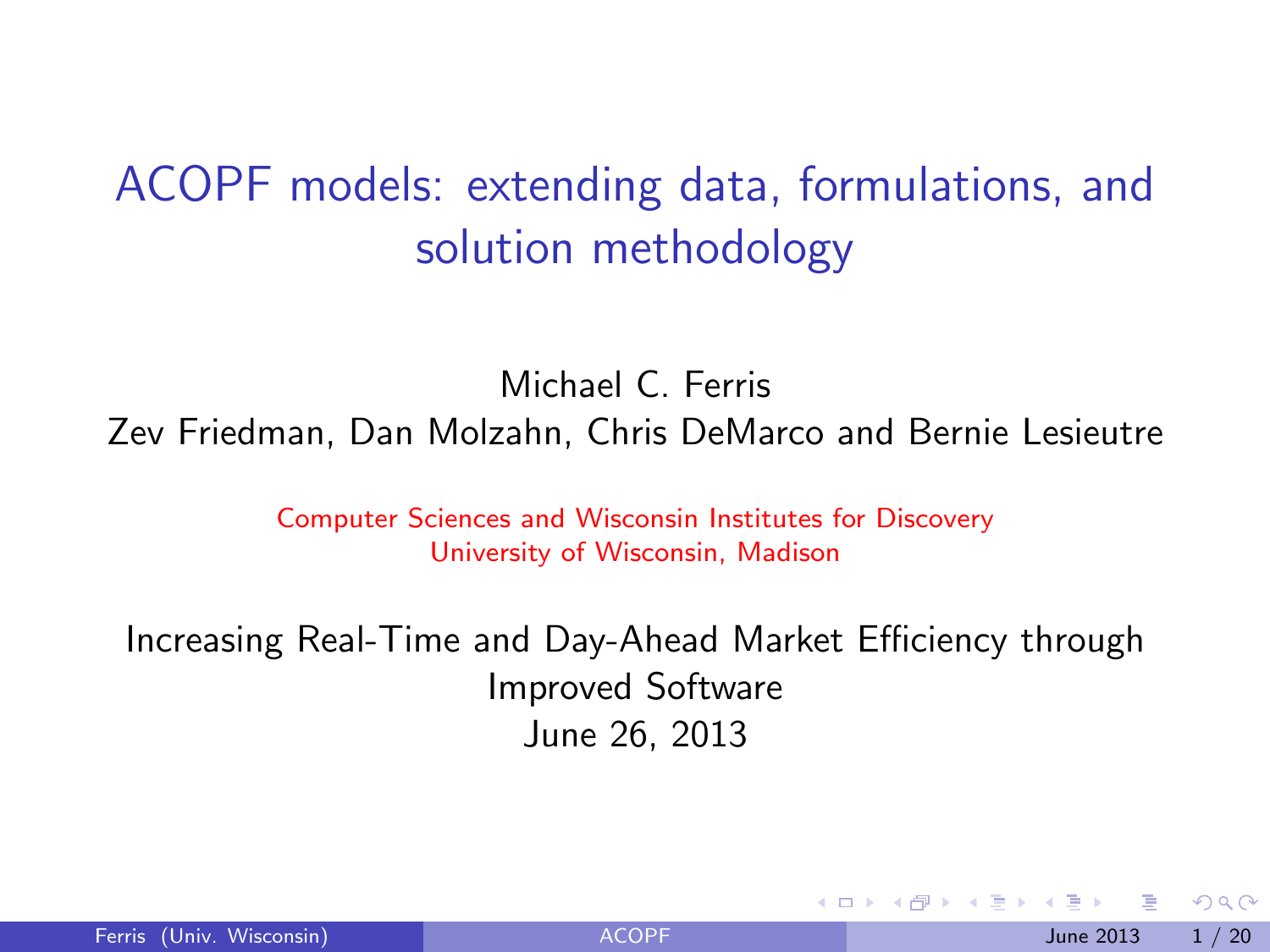### Quotes from Wisconsin

- "Since all models are wrong the scientist cannot obtain a correct one by excessive elaboration", Box, 1976.
- "Essentially, all models are wrong, but some are useful", Box, 1987.
- "Using the wrong algorithm on the wrong model", Alvarado, June 25, 2013.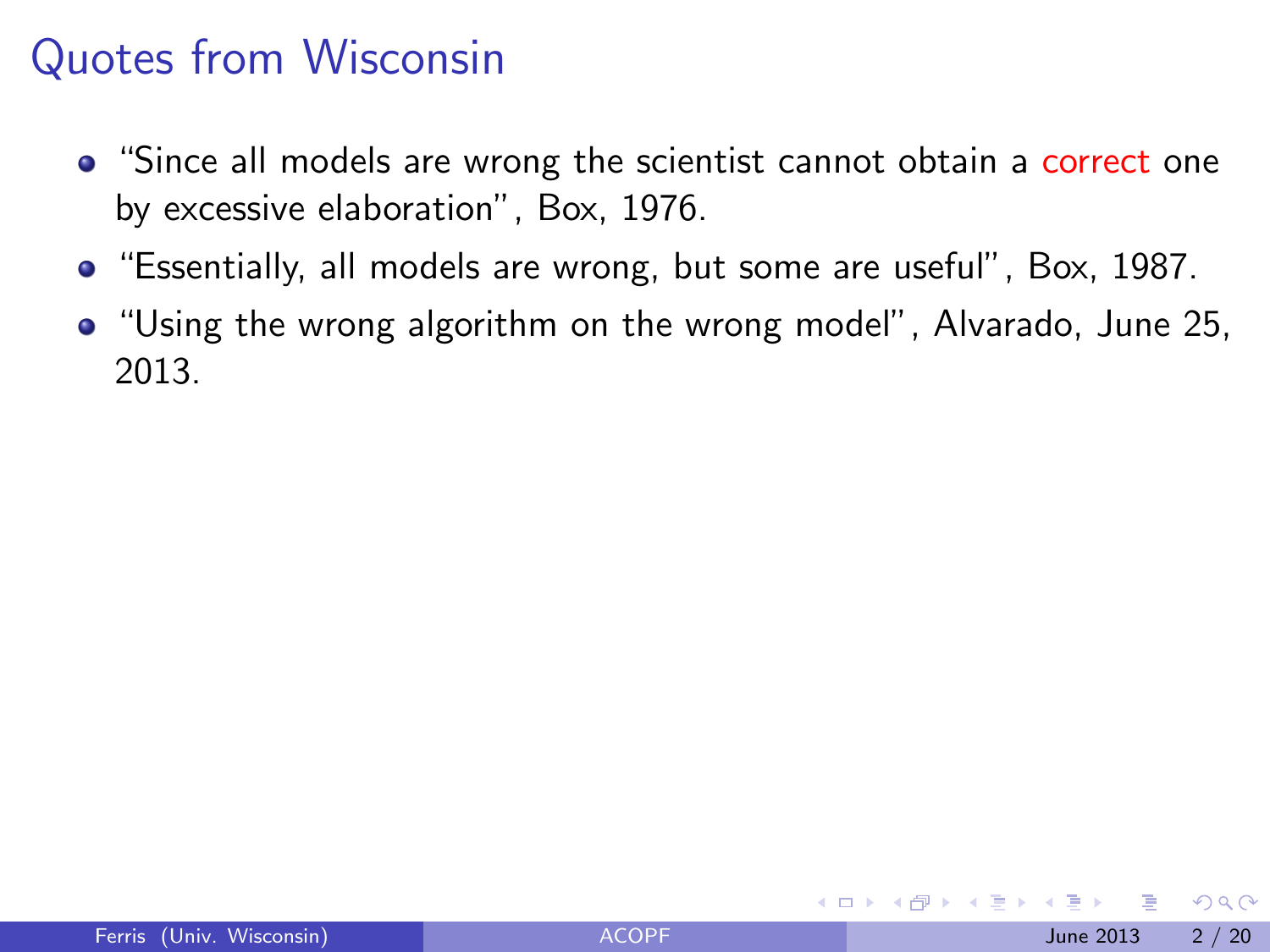### Quotes from Wisconsin

- "Since all models are wrong the scientist cannot obtain a correct one by excessive elaboration", Box, 1976.
- "Essentially, all models are wrong, but some are useful", Box, 1987.
- "Using the wrong algorithm on the wrong model", Alvarado, June 25, 2013.
- Industry: problems abound, data is vast, models are adequate, (folklore of) tricks and heuristics
- Academia: theory is strong, models are rich, data is poor, solving the wrong problem
- How do we bridge this gap? We aim to build a collection of authentic (simpler/focussed) models (existing and new formulations) tied to optimization solver technology

 $QQ$ 

 $\left\{ \begin{array}{ccc} 1 & 0 & 0 \\ 0 & 1 & 0 \end{array} \right.$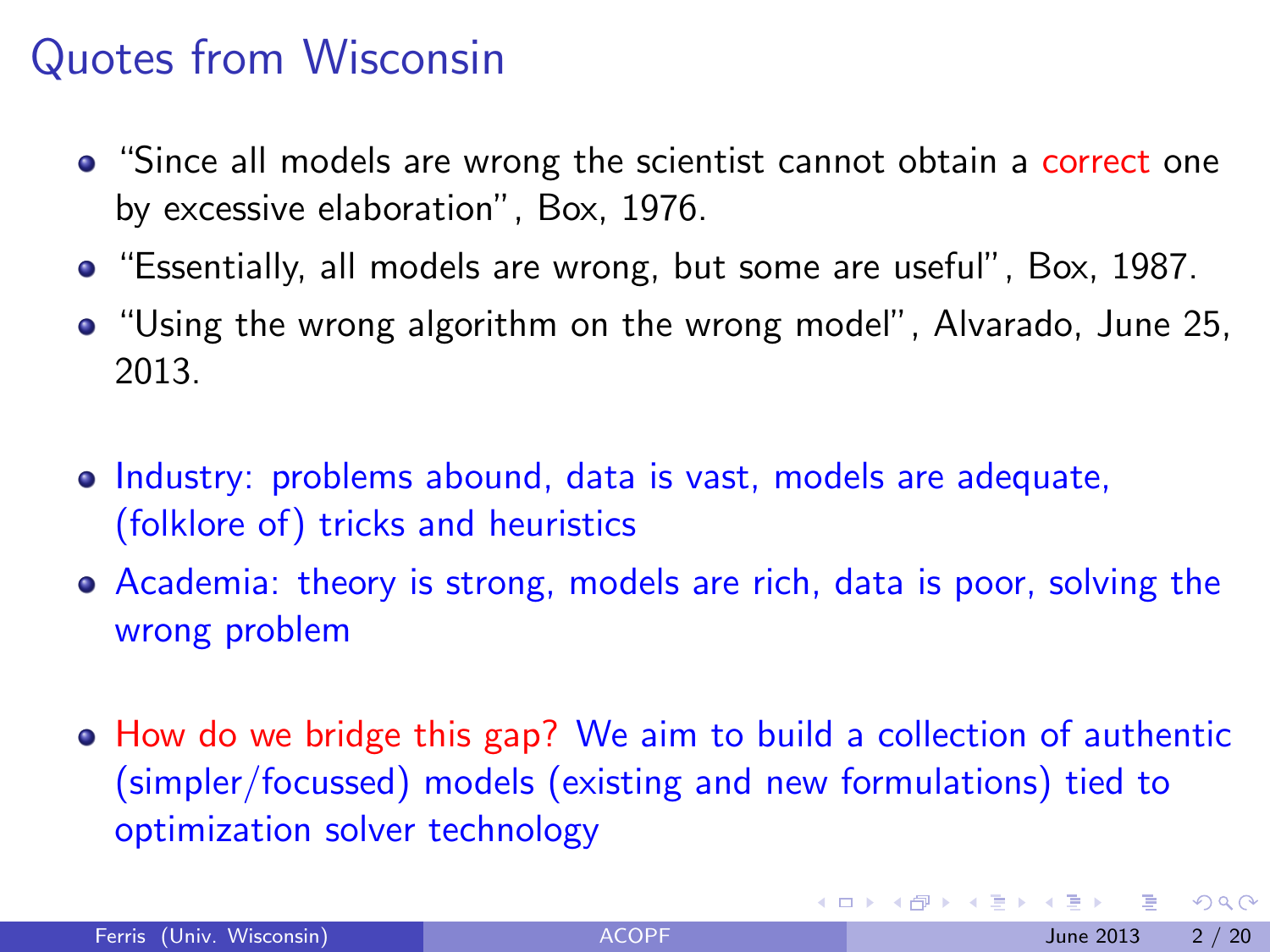#### Not another call for data

- Optimization appears central to many design and operational models in power flow - our data format is optimization centric
- Problems are at the engineering and economic interface data has both elements in same location
- Harness existing datasets and provide conversion to/from PSSE, MatPower, etc
- Provide tools and examples that demonstrate and enable collections of models, solvable by both commercial and academic solution engines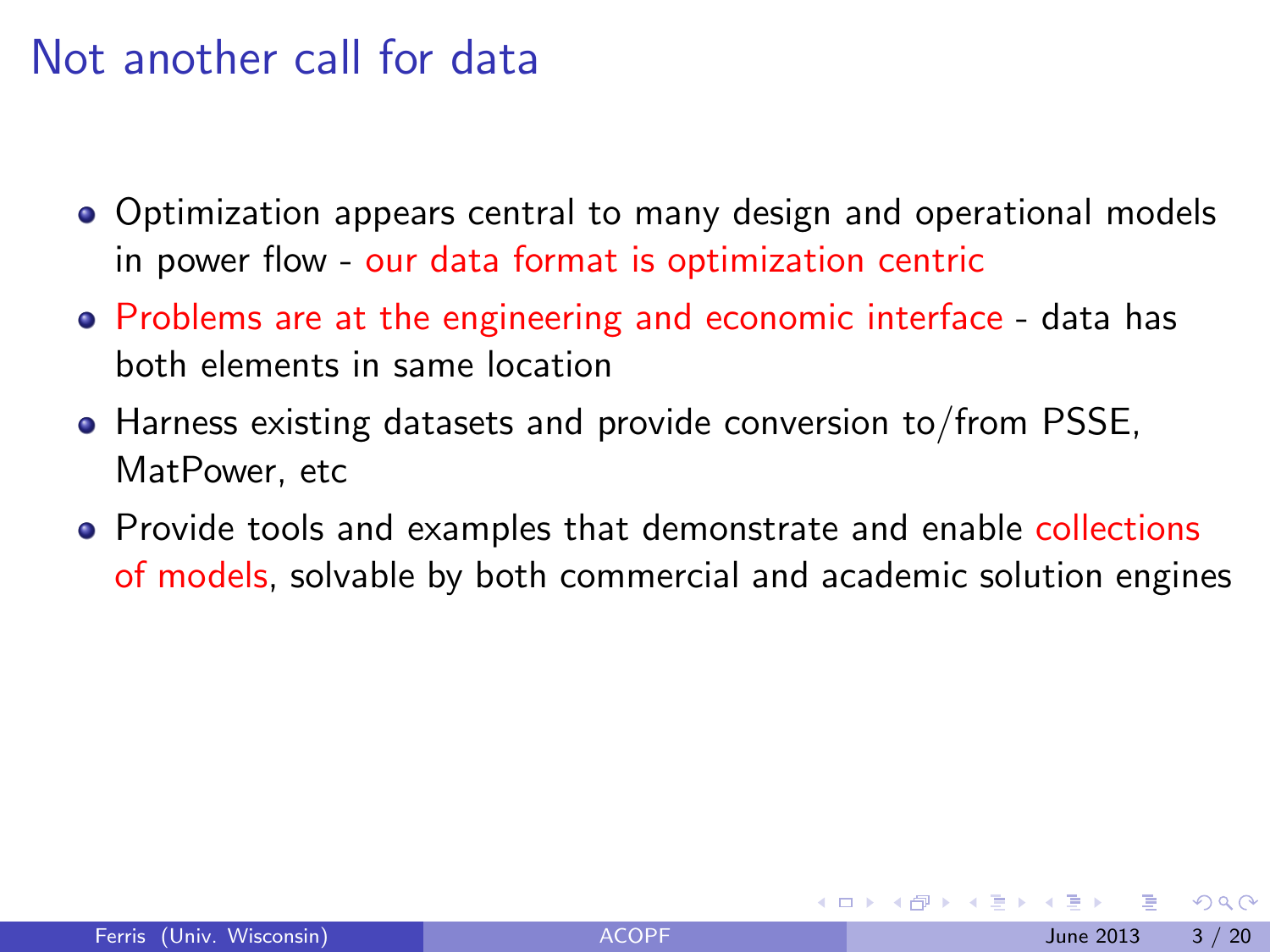#### Not another call for data

- Optimization appears central to many design and operational models in power flow - our data format is optimization centric
- Problems are at the engineering and economic interface data has both elements in same location
- Harness existing datasets and provide conversion to/from PSSE, MatPower, etc
- Provide tools and examples that demonstrate and enable collections of models, solvable by both commercial and academic solution engines
- Use to answer questions like:
	- $\triangleright$  Why use ACOPF?
	- $\triangleright$  Why use off the shelf NLP?
	- $\triangleright$  What to use our CPU for?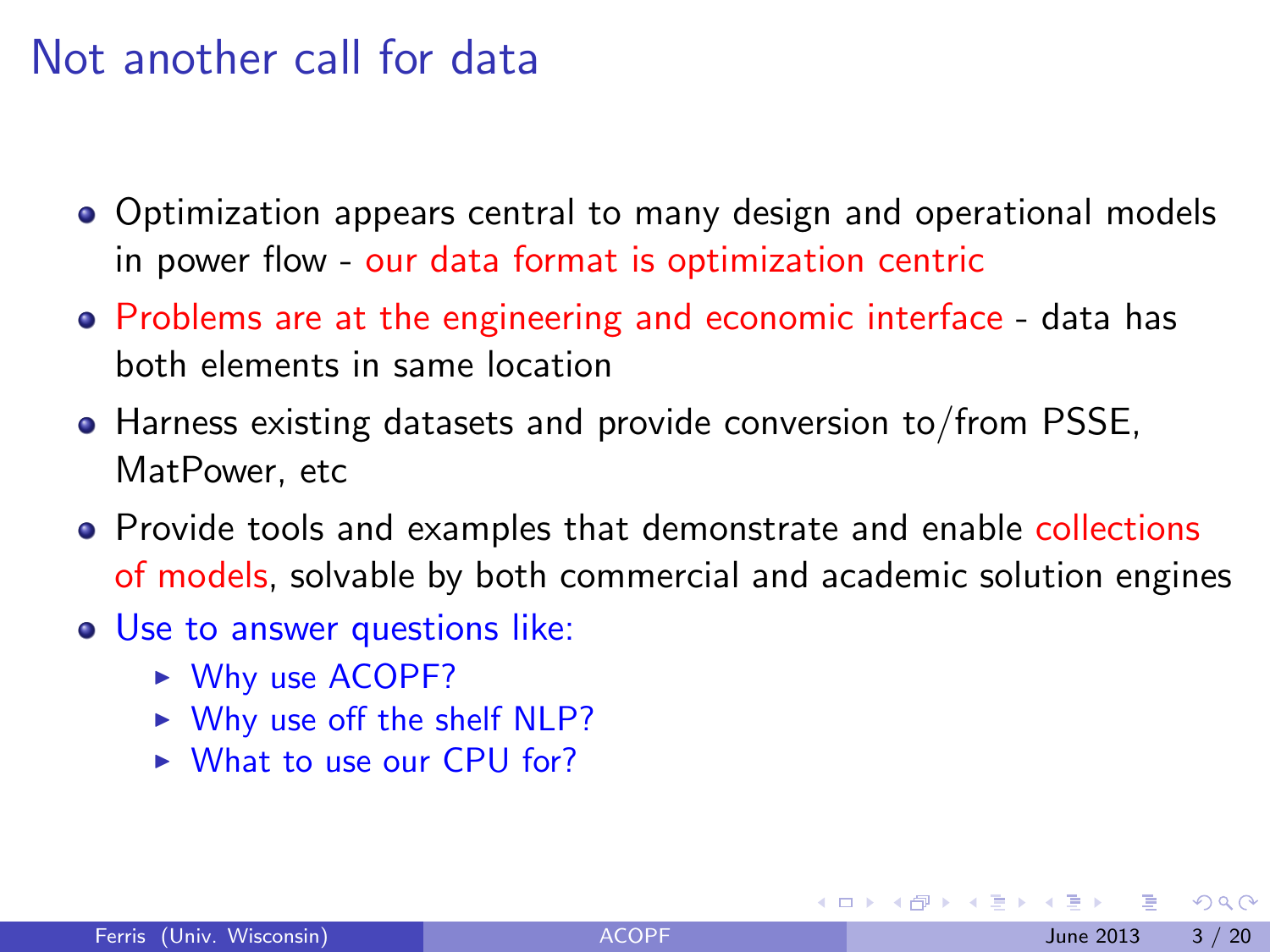# Why use ACOPF? Or not?

- **•** Better physics: ACOPF provides information on voltage magnitudes and reactive power that are not available from DCOPF.
- How bad is DCOPF: Overbye concludes they are close (engineering), but a 5% error in LMPs corresponds to a LOT of money. Gaming opportunities, picking the wrong winner or loser
- Are constraints binding/violated in one and not the other? (Atypical operating conditions)
- Local solutions? Difficulty in solving quickly, reliably, accurately.
- Can add (proxy) constraints to DCOPF that do well enough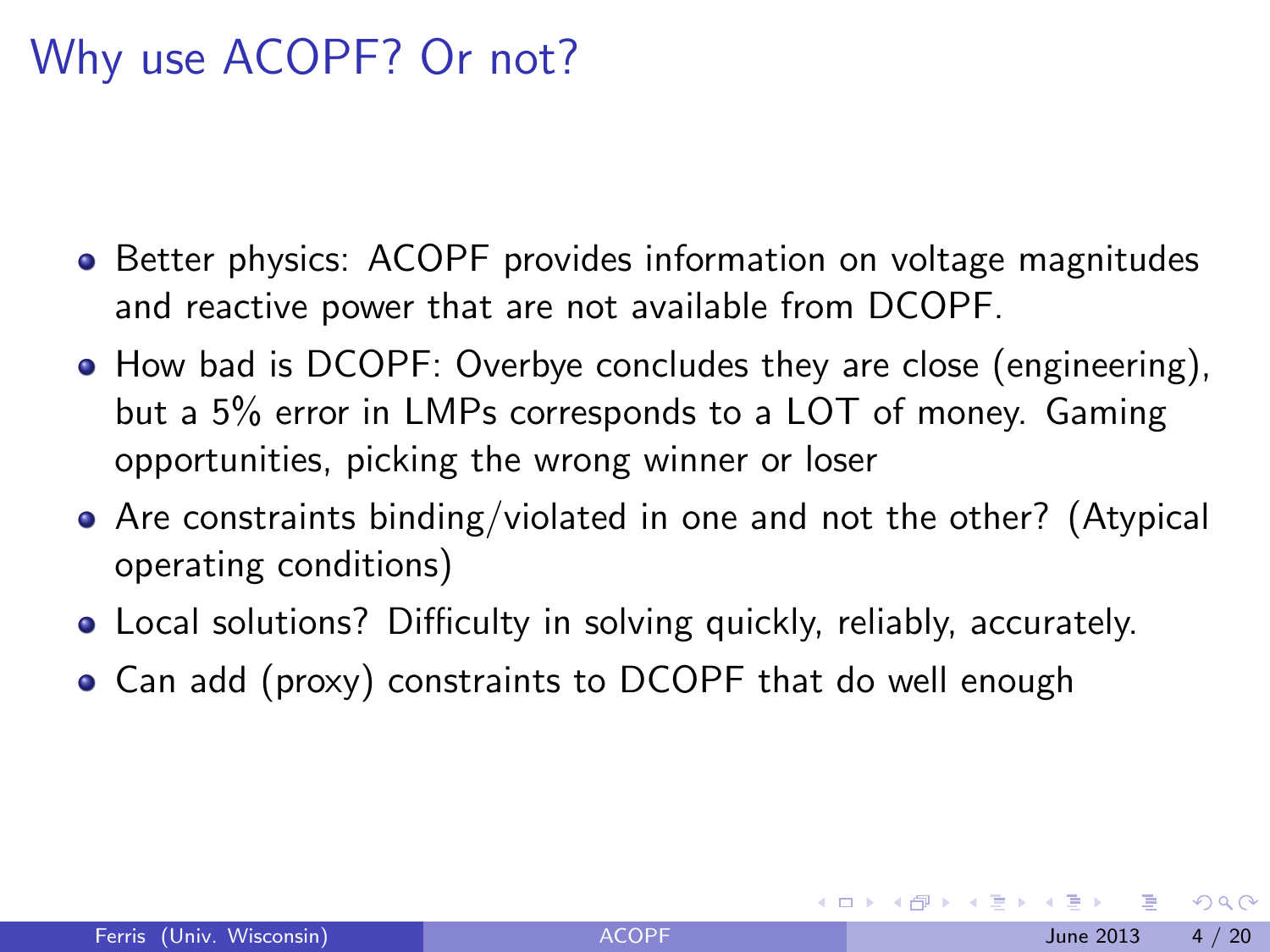#### Conversion utilities/extending data (using GAMS)

- To/from: Matpower, psse, xls, gdx
- Raw format: just basic data
- Add features to create case (gdx data):

calc\_S\_matrix.gms calc\_active\_limits.gms calc\_cost\_curves.gms calc\_line\_limits.gms calc\_reactive\_limits.gms

• Process data, save solutions extract\_data.gms calc\_Ybus.gms dcopf\_shift.gms piecewise\_costs.gms reactive\_limits.gms

**4 ロト 4 何 ト** 

14 E X 4 E

 $QQQ$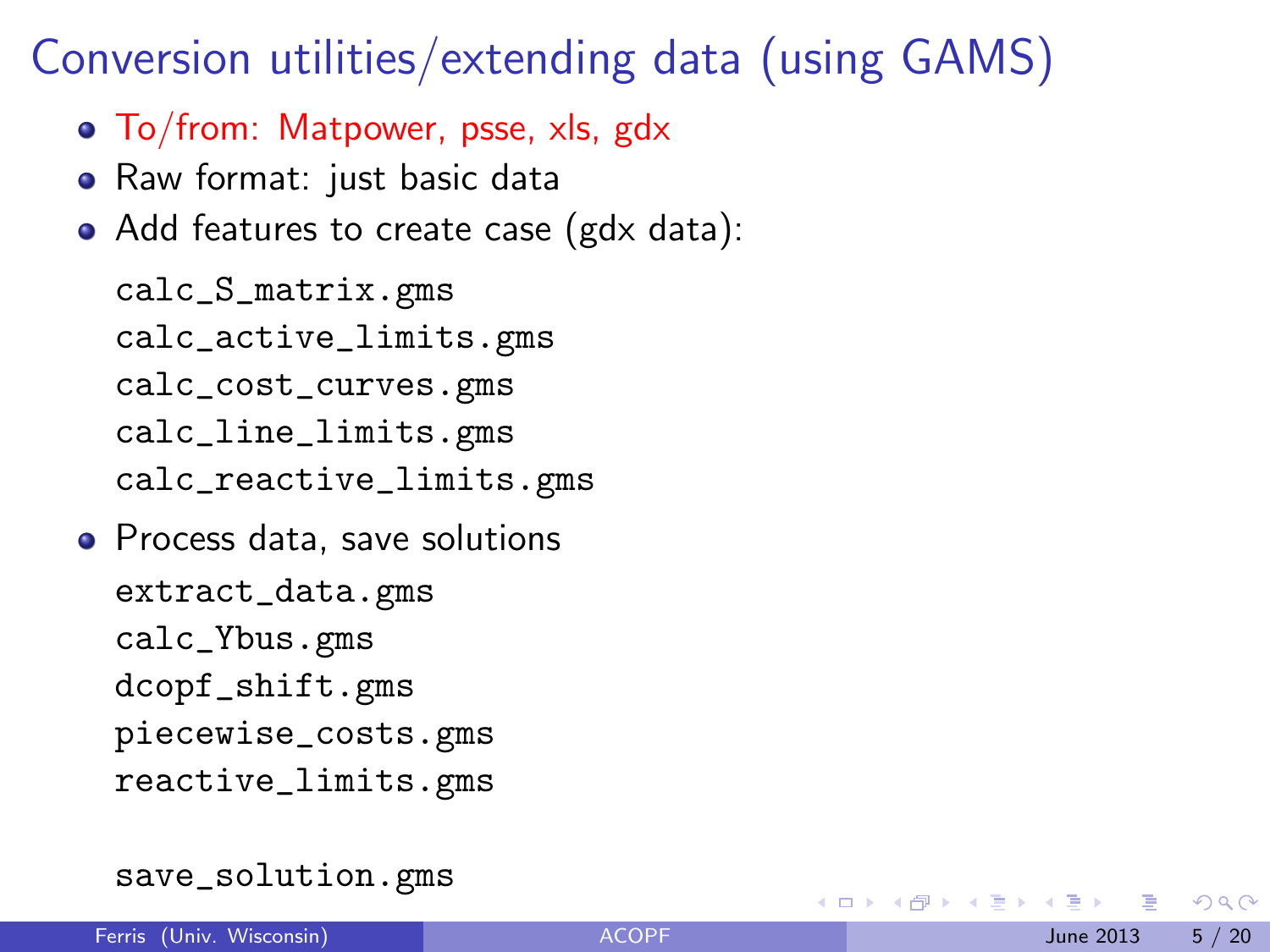# Linear Interpolation of Quadratic Cost Functions

Piecewise-linear interpolations of quadratic cost functions: use the roots of Legendre polynomials

 $\Omega$ 0.095012509837637 0.281603550779259 0.458016777657227 0.617876244402644 0.755404408355003 0.865631202387832 0.944575023073233 0.989400934991650 1



4 D F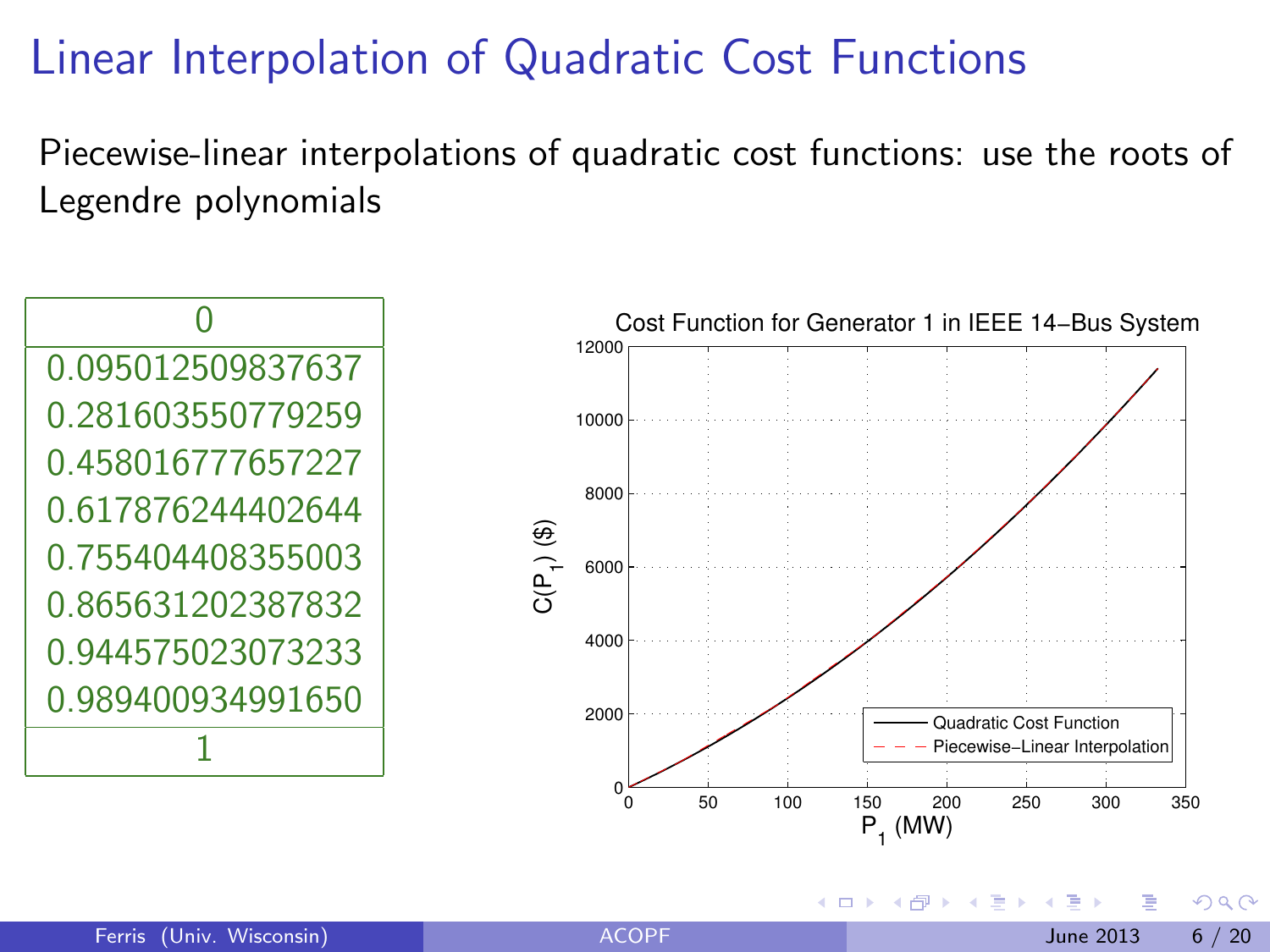# Estimating Line-Flow Limits

Specifying reasonable line-flow limits requires two quantities: the surge impedance loading for the line and an estimate of the line length. We approximate these quantities using power flow data and assumptions of line geometry and material properties.

<span id="page-8-0"></span>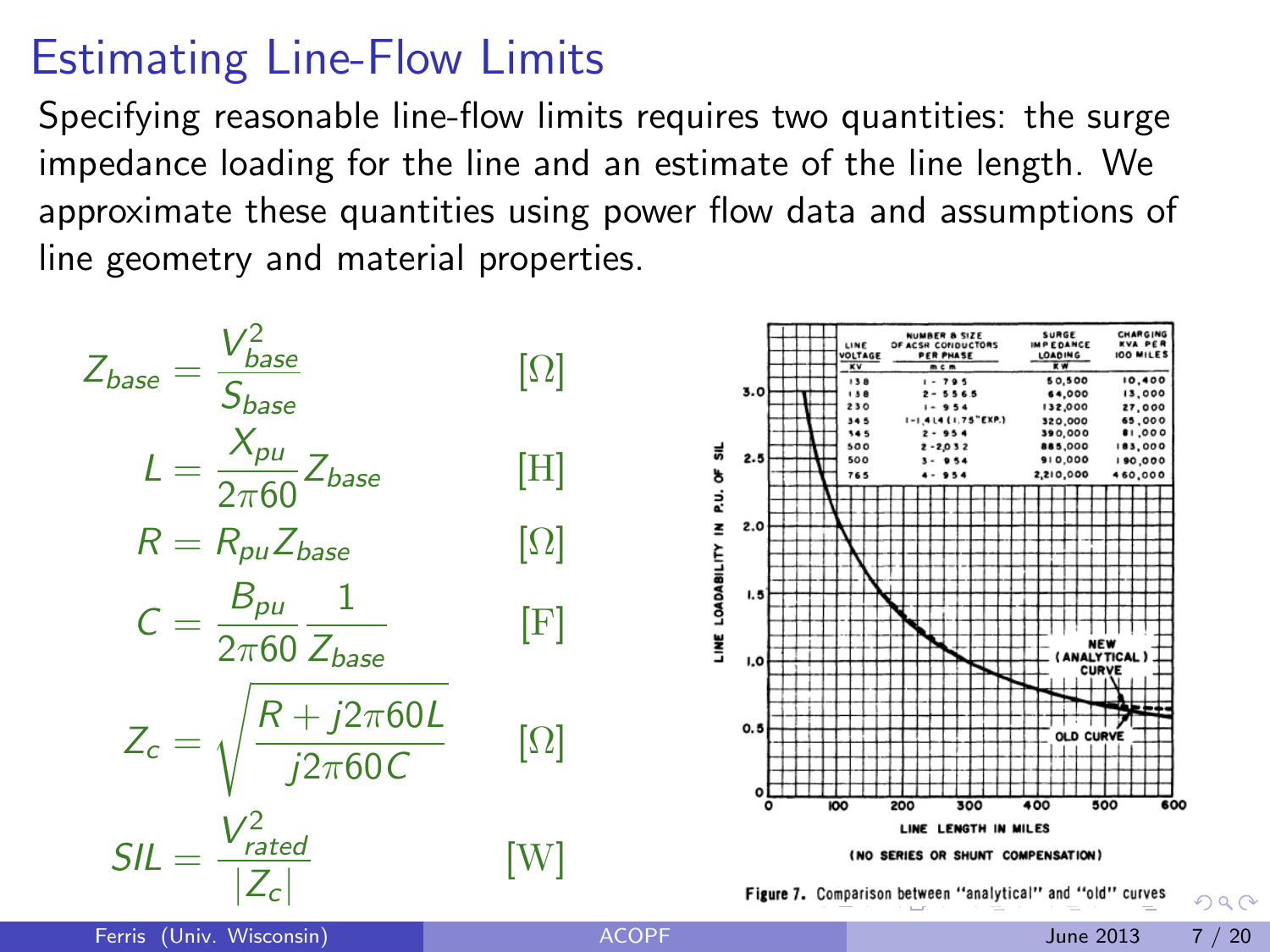# Estimating Generator Capability Curves

Simplistic generator models often use "rectangle constraints" for active and reactive output limits. More detailed modeling:"D-curves."

- Reactive power of a synchronous generator constrained by several factors: armature current limit, field current limit, end region heating limit
- **Each limit modeled as circle**
- The machine must operate within the intersection of these circles.
- The generator must also operate within maximum and minimum active power limits imposed by the prime mover



<span id="page-9-0"></span>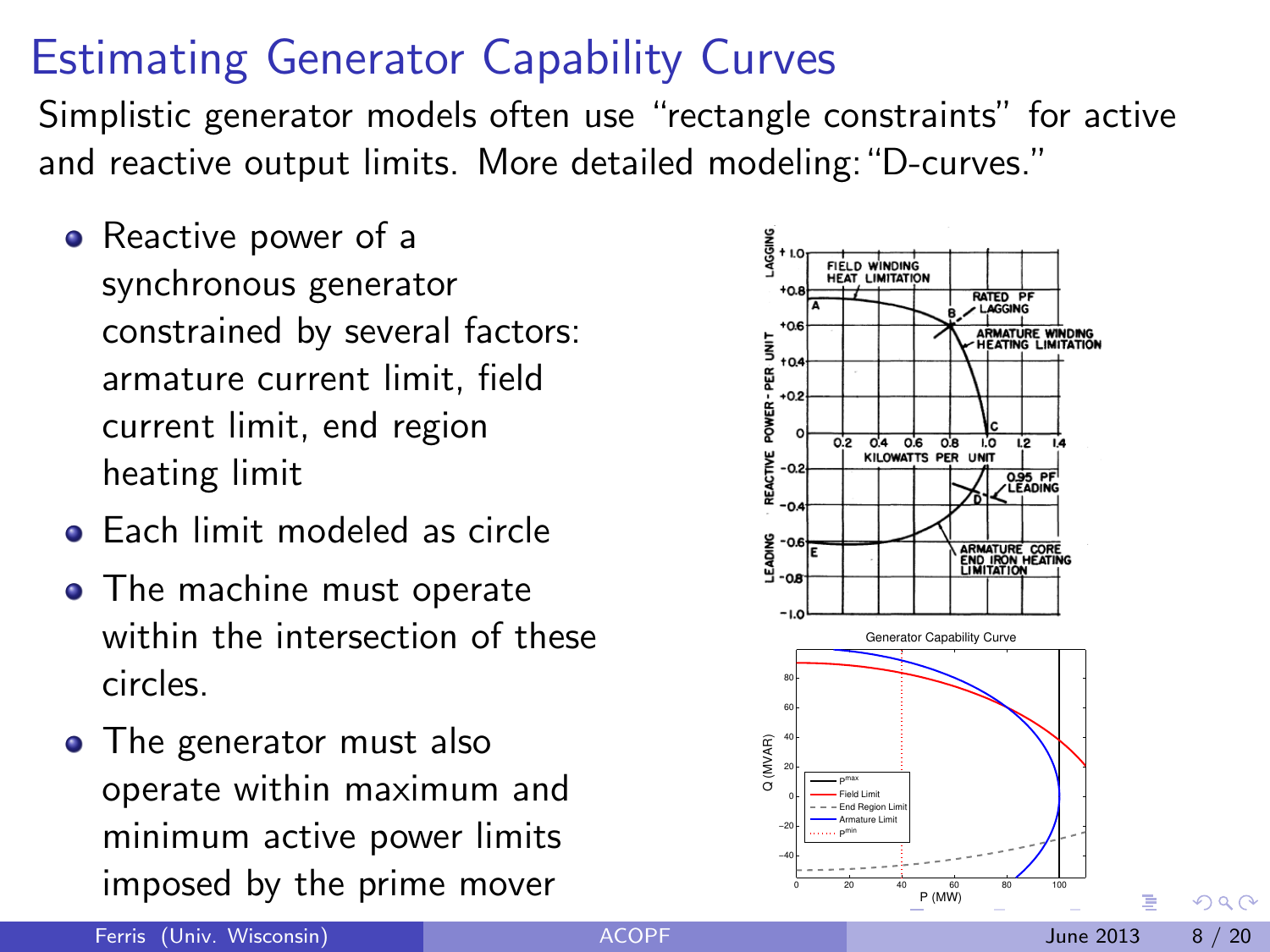# Active Power Ramp Rates and other features

- **E** Estimate generator active power ramp up and ramp down rates, respectively, as functions of nameplate capacity. (RTO Unit Commitment Test System, Federal Energy Regulatory Commission, Staff Report, July 2012)
- DC lines
- Adjustable Transformers (phase shifting and voltage tap changing)
- **Transformer Impedance Correction Data**
- **o** Switched Shunt Devices
- **FACTs Devices**
- Multisection Lines, loop flows
- Demand bids
- Startup costs
- <span id="page-10-0"></span>• Scenarios, uncertainty, external influences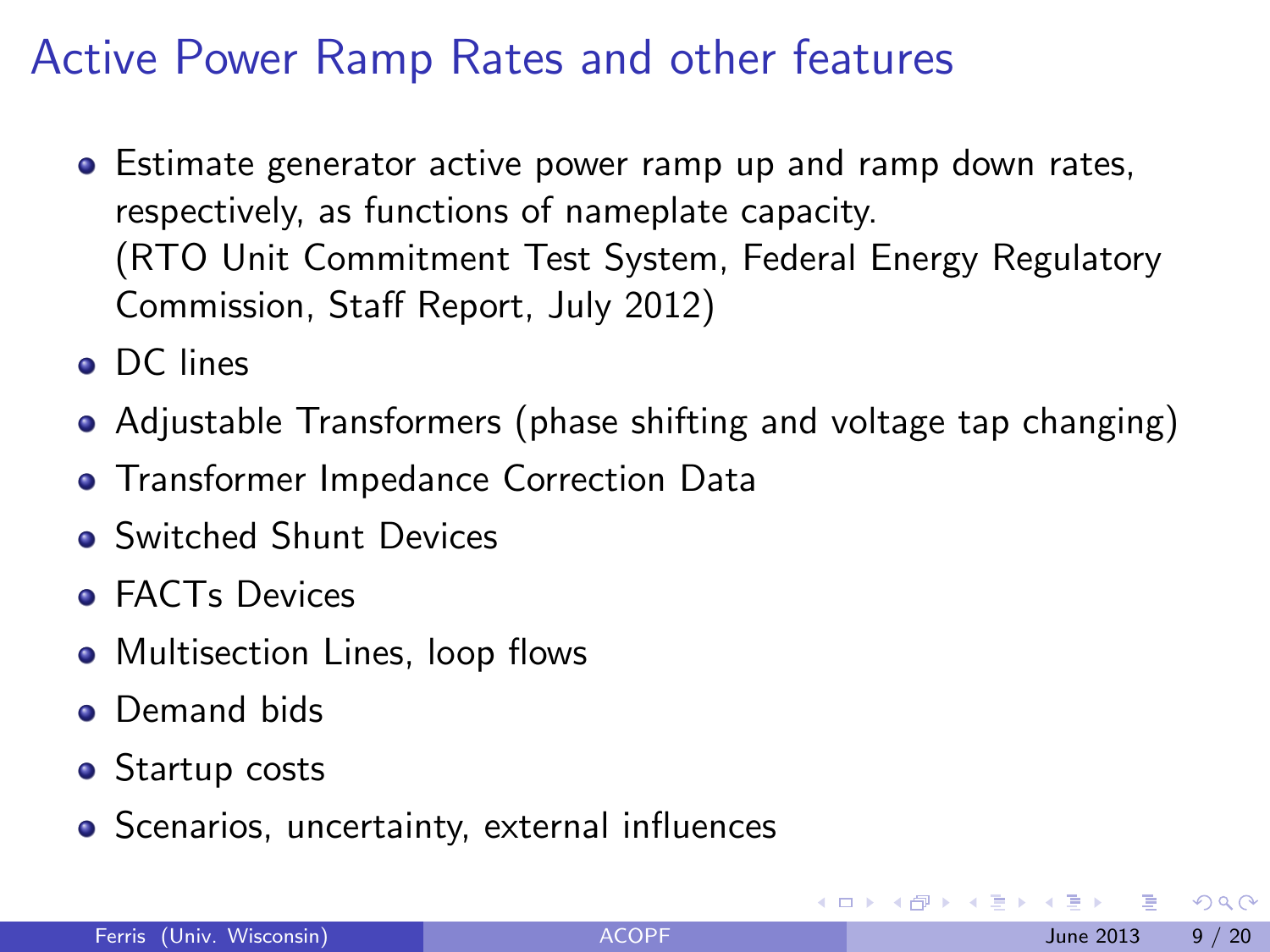#### Model and solution examples

```
dcopf.gms
polar_acopf.gms
iv_acopf.gms
rect_acopf.gms
```

```
feasibility_reactive_limits.gms
feasibility_dcopf.gms
feasibility_*.gms
```

```
ybus_*_acopf.gms
```

```
condensed_dcopf.gms
condensed_*_acopf.gms
```
 $QQQ$ 

イロト イ押ト イヨト イヨト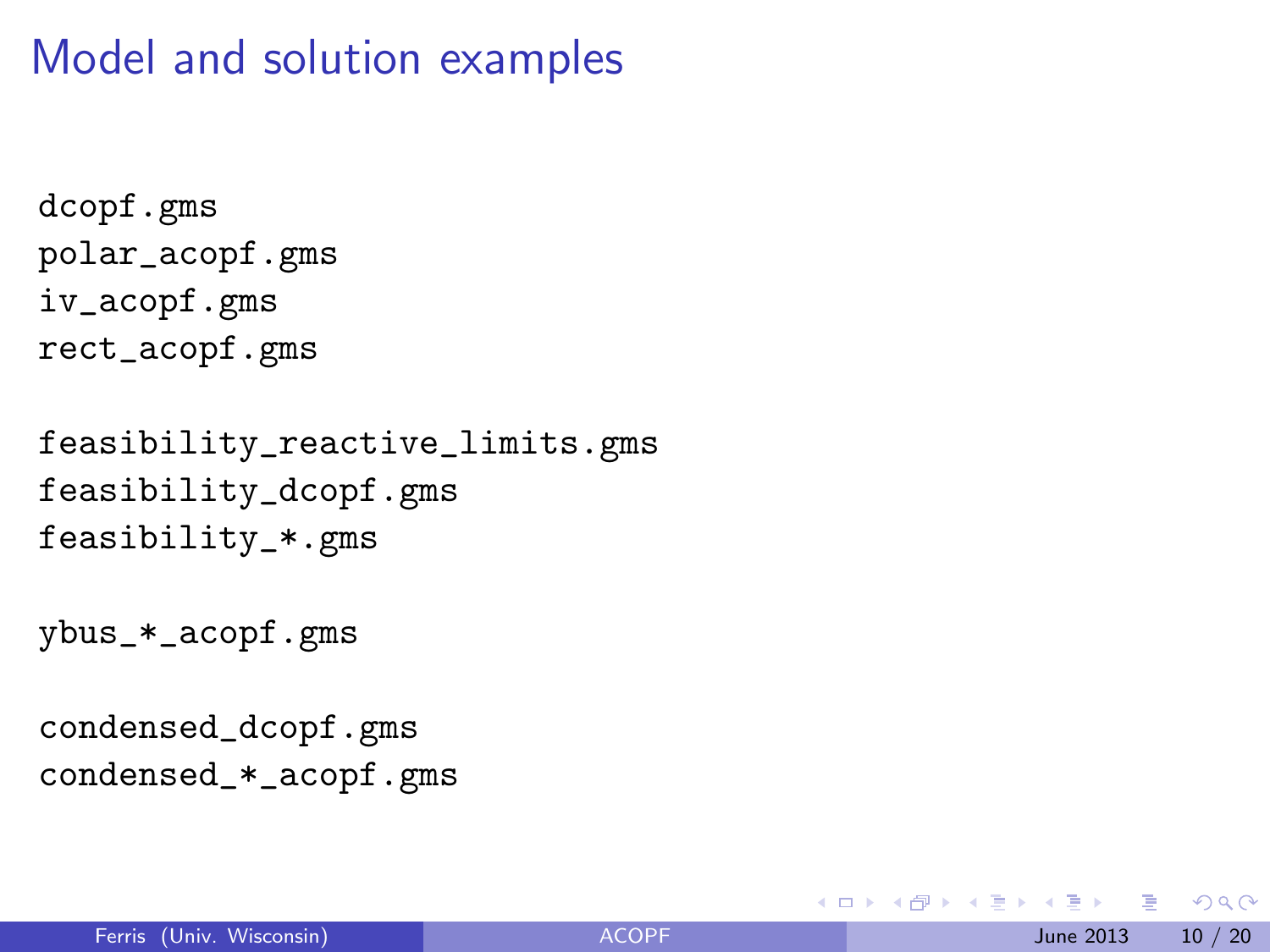## Why use optimization modeling software?

- Allows interplay between models use dcopf for starting point, pass onto acopf - automatic setting of multipliers
- Easy to switch solvers
- Has many more "standard" model types: MINLP, MPEC, SDP, EMP
- EMP: Scalar quadratic penalties, soft limit penalties, multi-stage stochastic programs, risk measures
- Transparency: "dirty tricks" are explicit
- Portability: models can run on multiple architectures
- Interaction with optimization community
- Special structure: pros and cons
- Grid, GUSS, Dynamics AMPL extensions
- Higher level definition of logical (e.g. up-to) constraints
- Ability to compare solvers (e.g. Castillo)

<span id="page-12-0"></span> $QQ$ 

 $-4.25 + 4.$ 

◂**◻▸ ◂<del>⁄</del>** ▸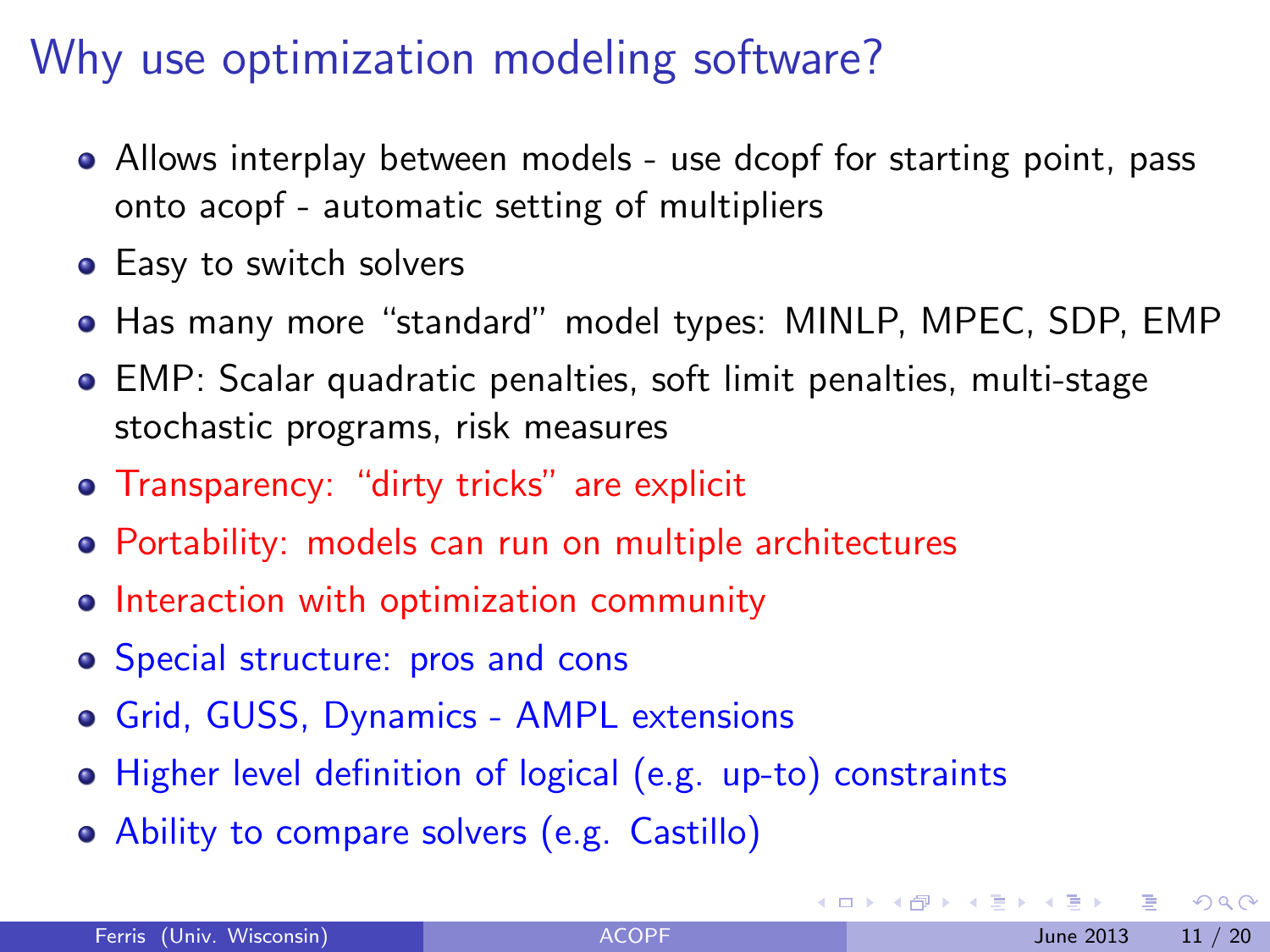### **Comparisons**

Same data, solver, and host (other solvers do much better on some)

<span id="page-13-0"></span>

| Objective        | Matpwr  | <b>GAMS</b> | Best GAMS mod     |
|------------------|---------|-------------|-------------------|
| $8.08152e + 03$  | 0.25    | 0.090       | Polar YBus 2 (F   |
| $6.33522e + 04$  | 0.33    | 0.096       | Polar YBus 0 (N   |
| $5.76892e+02$    | 0.10    | 0.119       | Polar Condensed   |
| $4.18641e + 04$  | 0.29    | 0.111       | IV Full 2 (Flat s |
| $4.17377e + 04$  | 0.14    | 0.106       | Polar Full 0 (Mi  |
| $1.29660e + 05$  | 0.33    | 0.176       | Polar YBus 0 (N   |
| 7.19725e+05      | 0.32    | 0.362       | Polar YBus 0 (N   |
| $1.86851e+06$    | 3.03    | 3.457       | Polar YBus 0 (N   |
| $1.30788e + 06$  | 3.02    | 4.356       | Polar YBus 0 (N   |
| 7.77629e+05      | 2.68    | 4.267       | Polar Full 0 (Mi  |
| 1.63177e+06      | 3.42    | 4.871       | Polar YBus 0 (N   |
| 2.591706565e+06  | 4.02    | 5.937       | Polar YBus 0 (N   |
| 2.142703764e+06  | 4.28    | 6.839       | Polar Condensed   |
| 7.412030674e+06* | 180.24* | 9.480       | Polar YBus 4 (P   |
|                  |         |             |                   |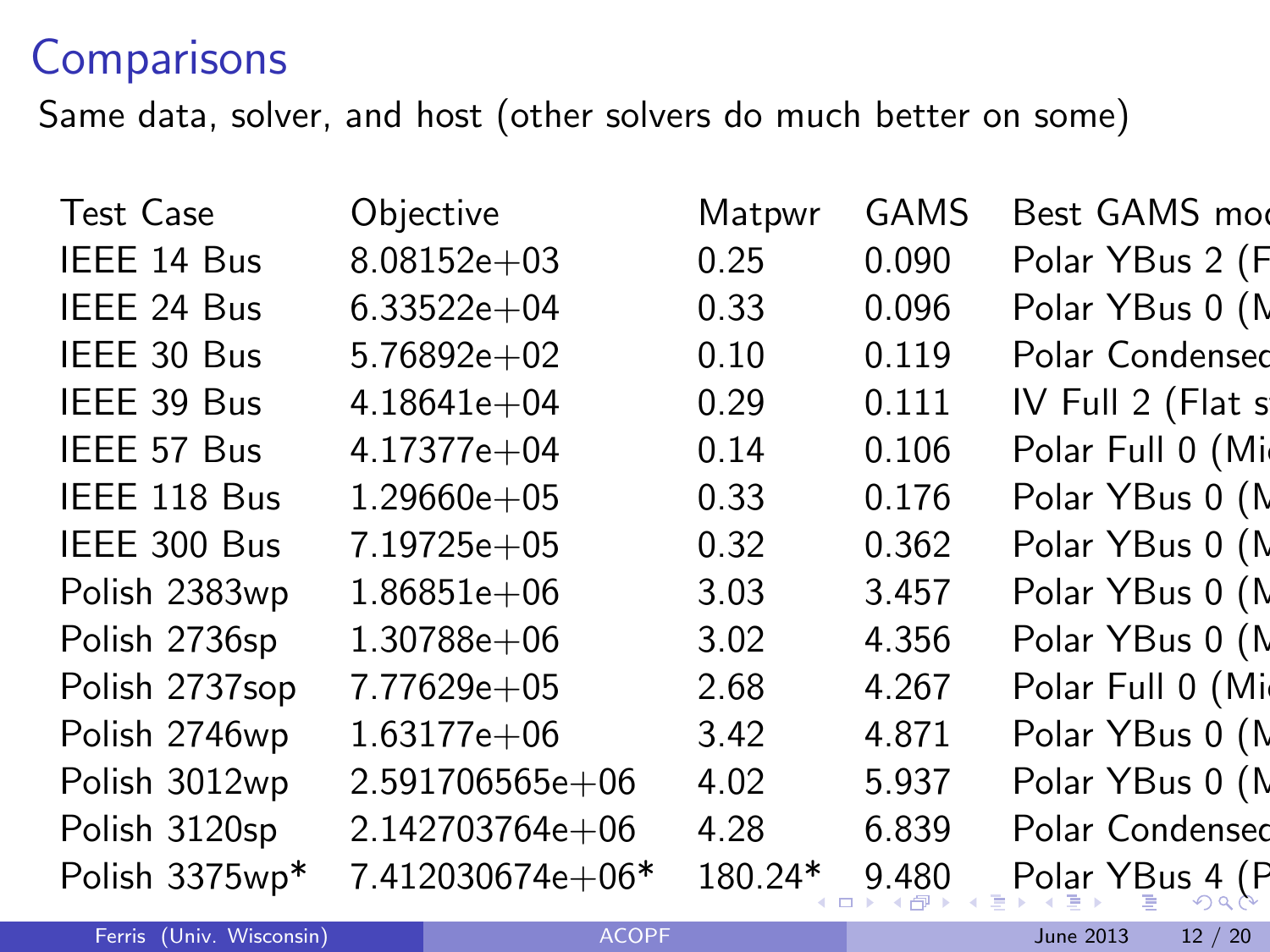#### ENLP: Primal problem



<span id="page-14-0"></span>Huber function used in robust statistics.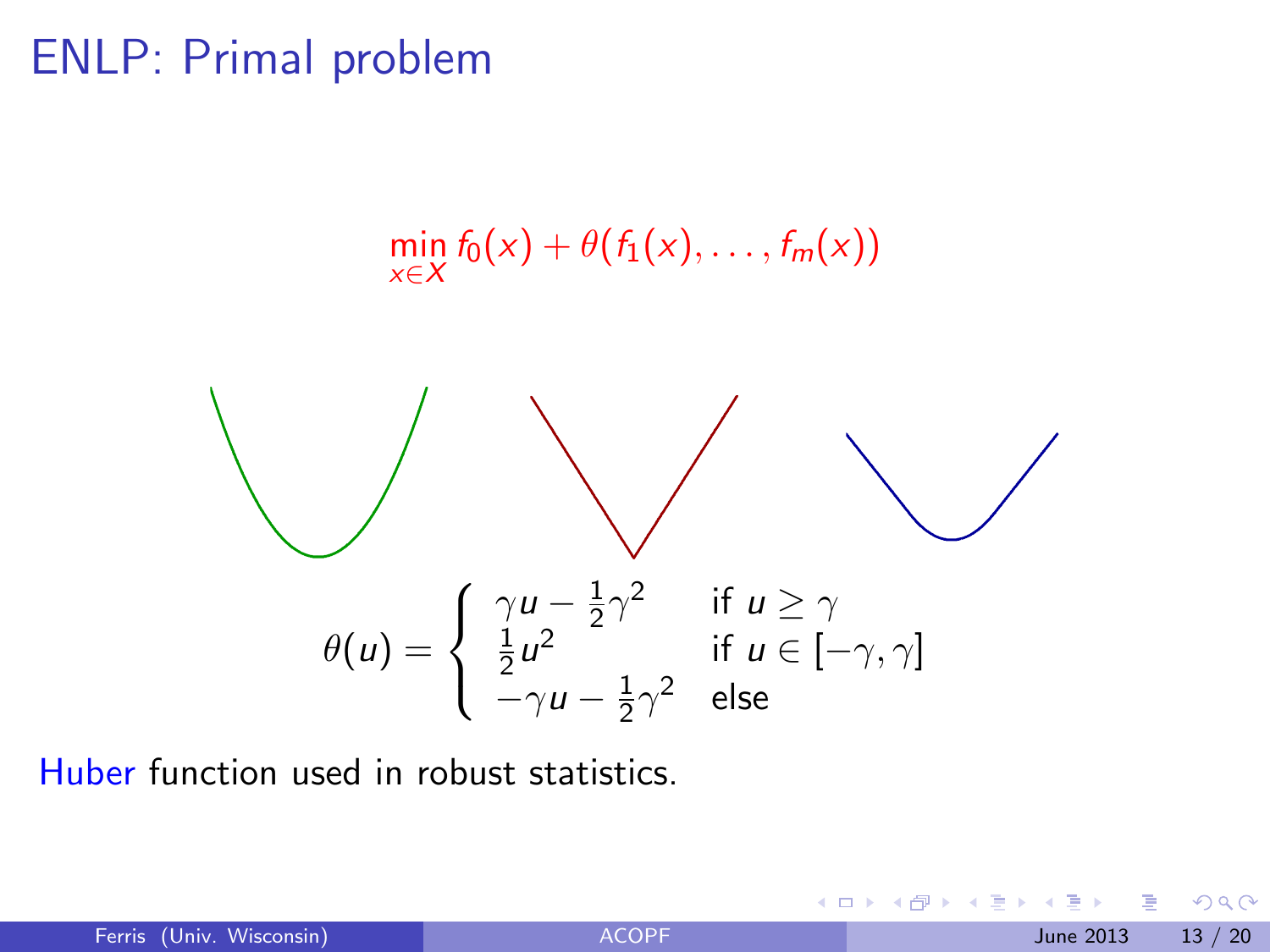## More general  $\theta$  functions



In general any piecewise linear penalty function can be used (different upside/downside costs) General form:

$$
\theta(u) = \sup_{y \in Y} \{y'u - k(y)\}
$$

 $\theta$  can take on  $\infty$  and may be nonsmooth; it is convex.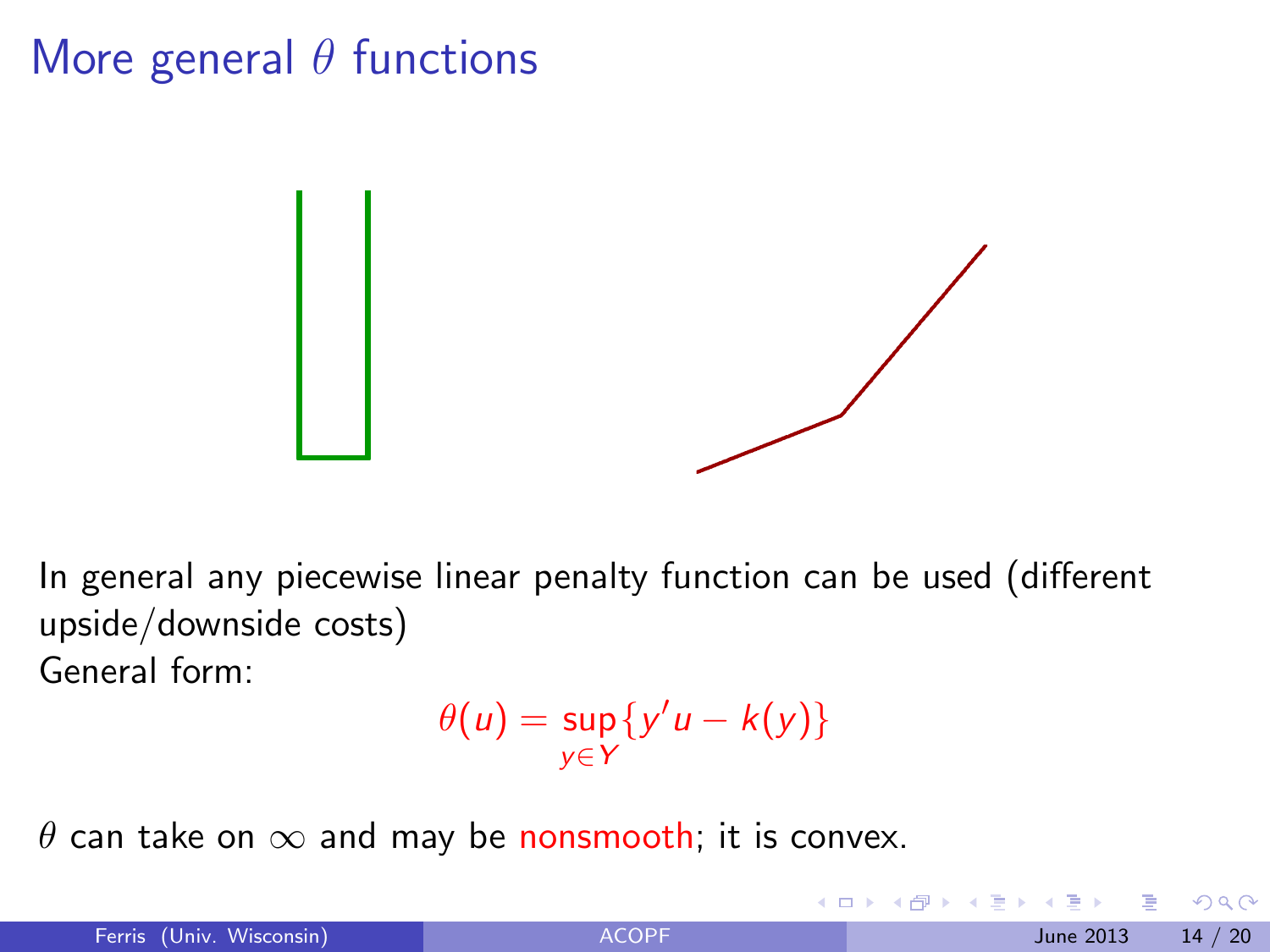# Elegant Duality

For these  $\theta$  (defined by  $k(.)$ ,  $Y$ ), duality is derived from the Lagrangian:

$$
\mathcal{L}(x, y) = f_0(x) + \sum_{i=1}^{m} y_i f_i(x) - k(y)
$$

$$
x \in X, y \in Y
$$

- Several ways to reformulate.
- EMP automatically creates an MCP: model enlp / gradLx.x, -gradLy.y  $\frac{1}{2}$ ; solve enlp using ecp;

<span id="page-16-0"></span>4 0 8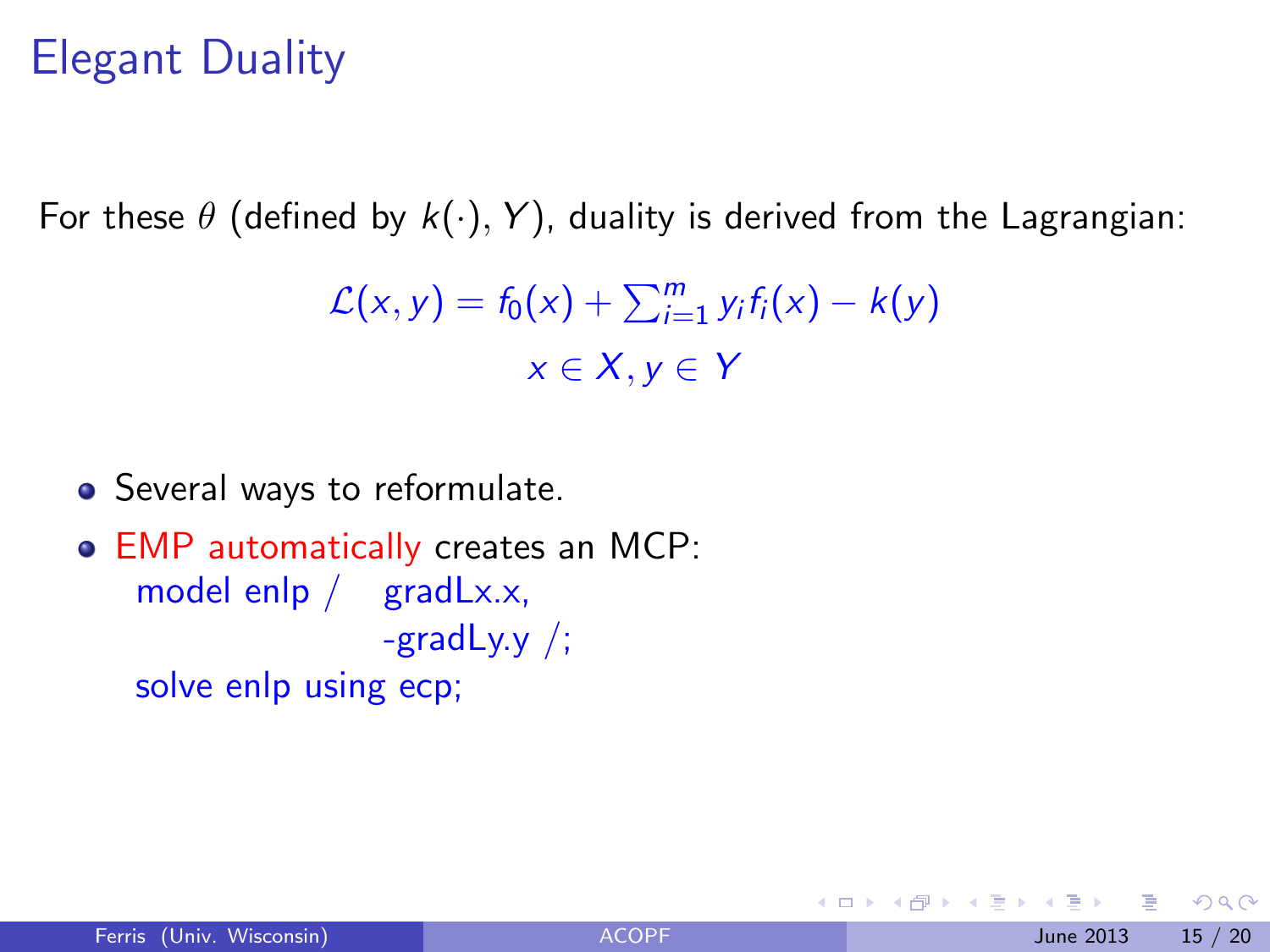# How to solve: Gams/Grid

- solvelink  $= 3$ :
- solve mod using minlp min obj;
- o execute loadhandle mod:
- Multiple jobs spawned to grid, collectable asynchronously
- Computation configurable (e.g. Condor, OS process, Amazon)

<span id="page-17-0"></span>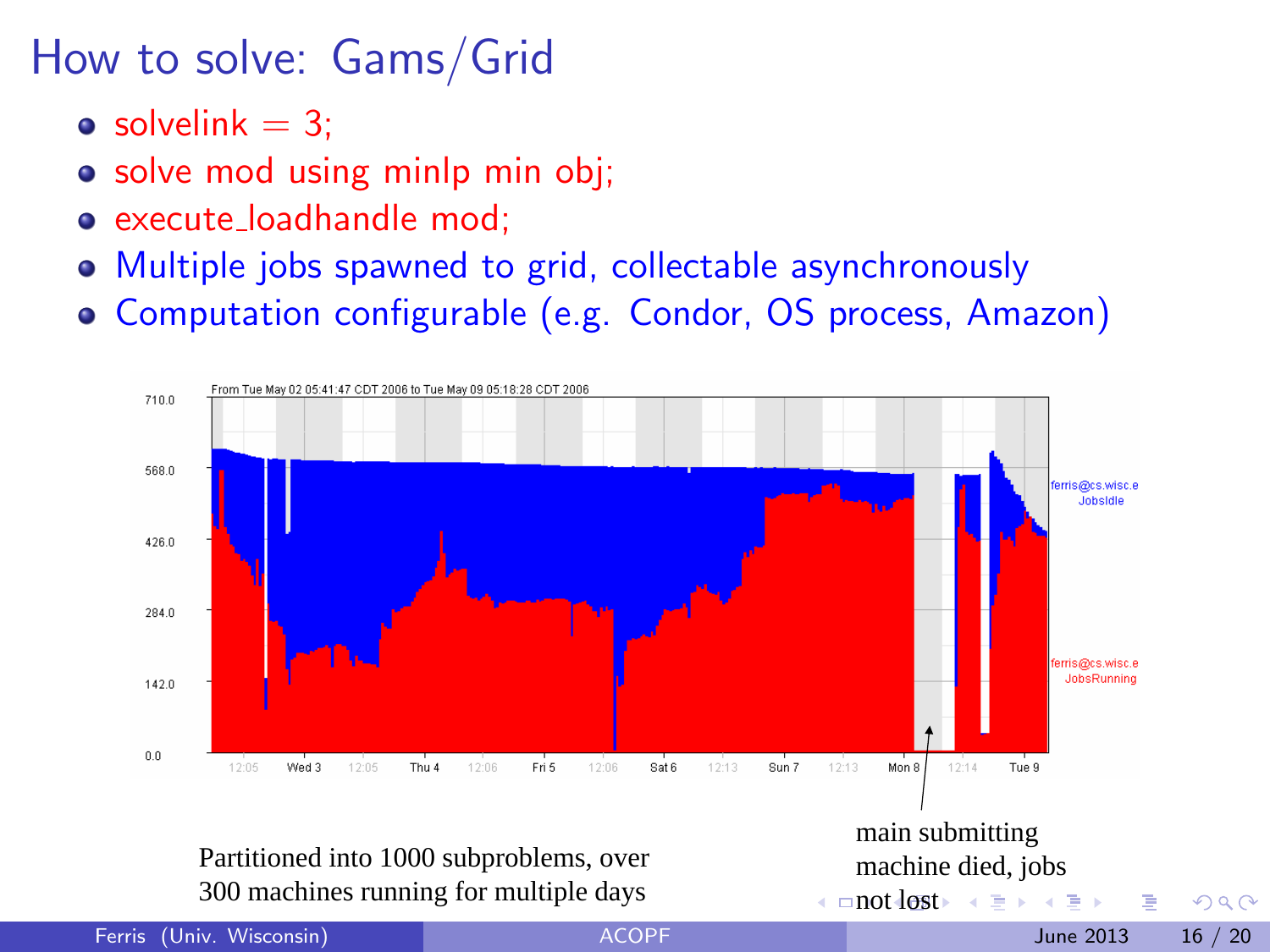#### What to use our CPU for?

#### • Transmission line switching

- $\triangleright$  CPLEX and Gurobi can be run multi-threaded
- $\triangleright$  Options can perform significantly better than defaults
- $\triangleright$  Reformulations (using SOS1 variables) work better
- 2 scenarios better than 1
	- $\triangleright$  Can generate models by sampling (SAA), more distributions
	- $\triangleright$  Different risk measures
	- $\triangleright$  Benders decomposition, importance sampling as solver option
	- $\triangleright$  Can validate solutions using different samples (reproduceable over different machines)
- <span id="page-18-0"></span>Switch to SOCP or SDP relaxations - Mosek solver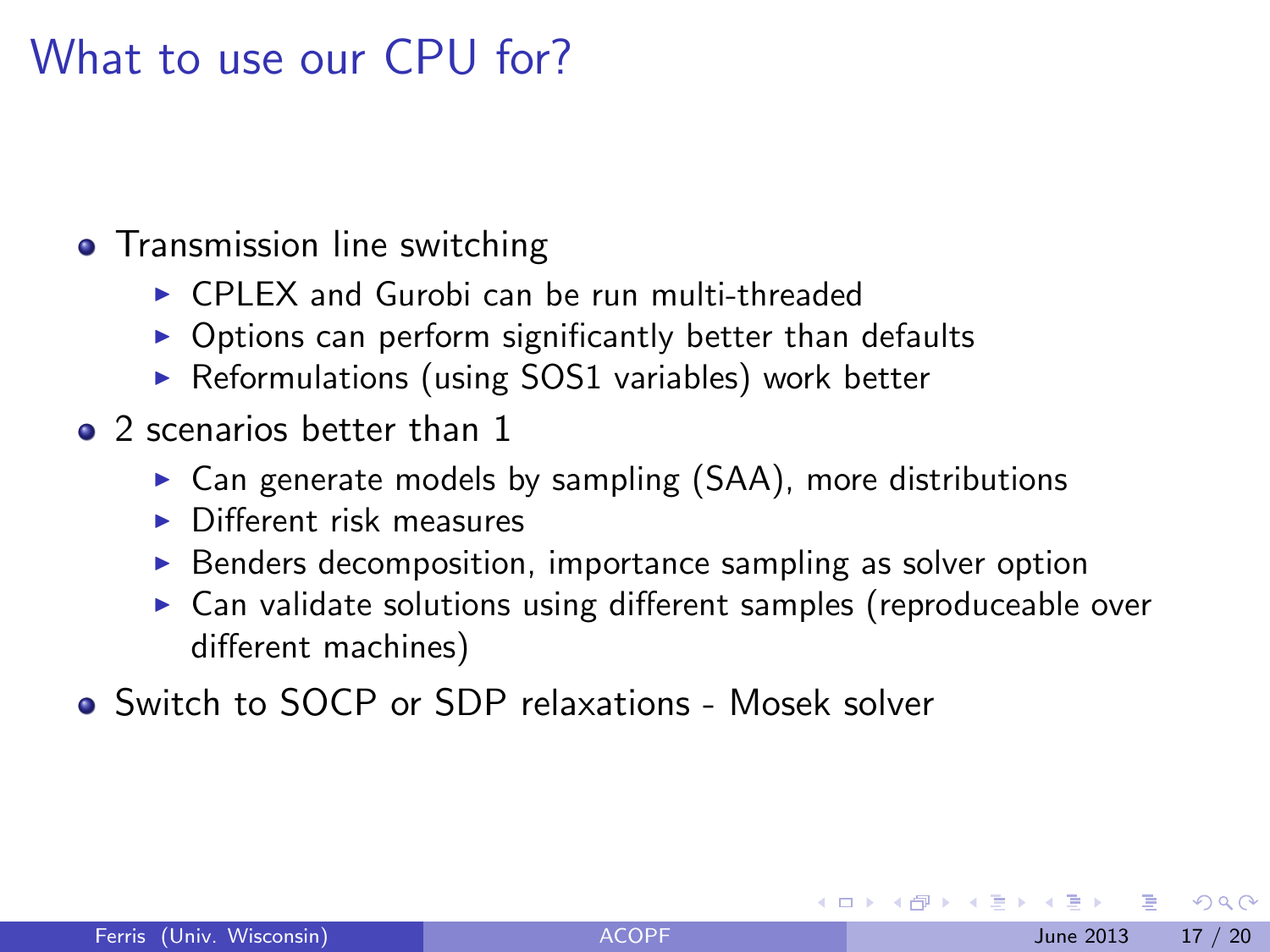# Optimization of risk measures

- Determine portfolio weights  $w_j$  for each of a collection of assets
- Asset returns  $v$  are random, but jointly distributed
- Portfolio return  $r(w, v)$



4 D F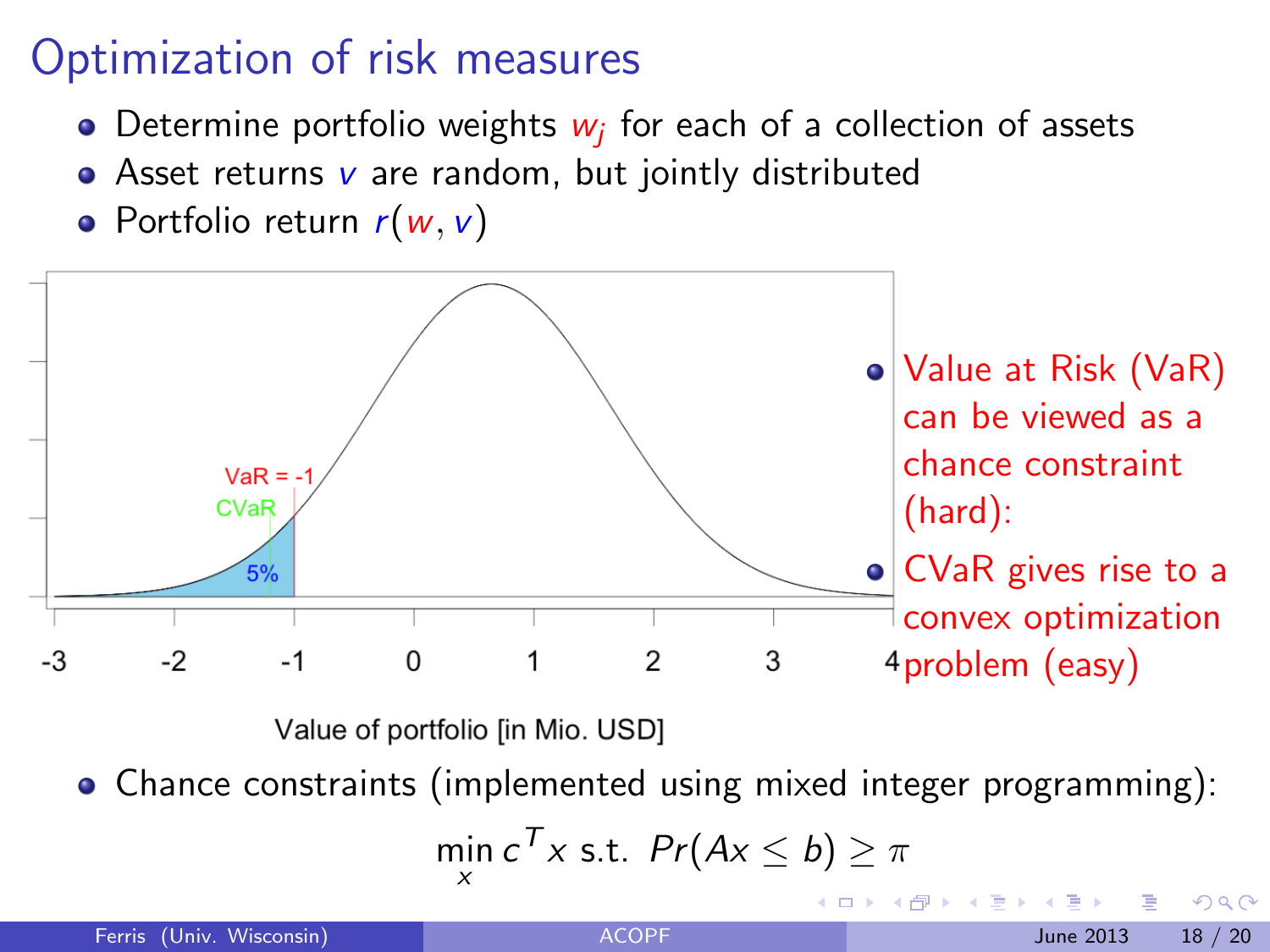#### Example: Portfolio Model

Maximize the mean of the lower tail (mean tail loss):

$$
\begin{array}{ll}\n\max & \frac{CVaR_{\alpha}(r)}{r} \\
\text{s.t.} & r = \sum_{j} v_{j} * w_{j} \\
& \sum_{j} w_{j} = 1, \ w \ge 0\n\end{array}
$$

- Jointly distributed random variables  $v$ , realized at stage 2
- Variables: portfolio weights  $w$  in stage 1, returns  $r$  in stage 2
- Coherent risk measures  $E$  and  $CVaR$  (or convex combination)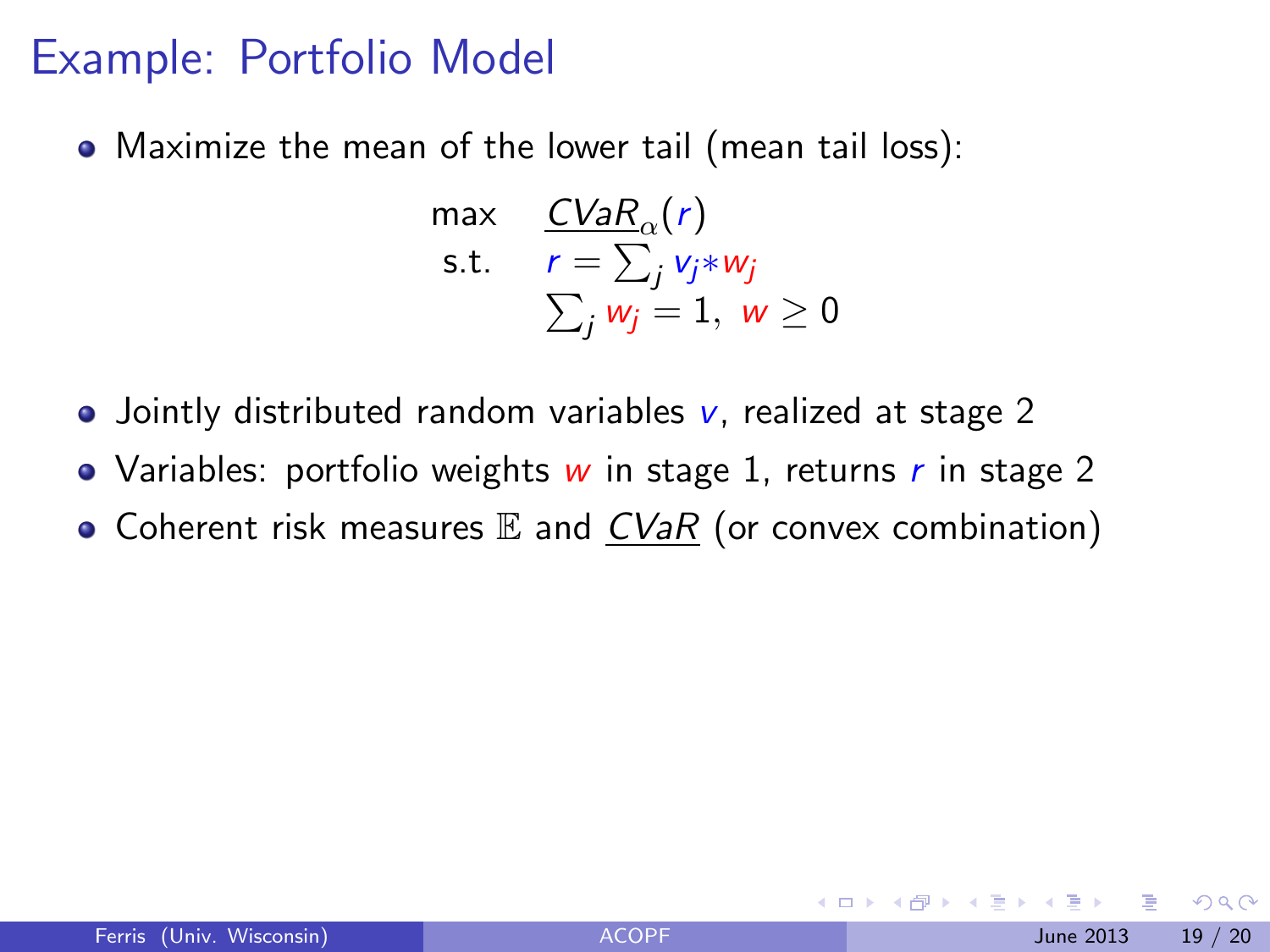#### Example: Portfolio Model

Maximize the mean of the lower tail (mean tail loss):

$$
\begin{array}{ll}\n\max & \frac{CVaR_{\alpha}(r)}{r} \\
\text{s.t.} & r = \sum_{j} v_{j} * w_{j} \\
\sum_{j} w_{j} = 1, \ w \ge 0\n\end{array}
$$

- Jointly distributed random variables  $v$ , realized at stage 2
- Variables: portfolio weights  $w$  in stage 1, returns  $r$  in stage 2
- Coherent risk measures  $E$  and  $CVaR$  (or convex combination)
- Optimization modeling systems have new tools for sampling, risk measures and solution of stochastic programs
- Classical: mean-variance model (Markowitz)

$$
\begin{array}{ll}\n\min & w^{\mathcal{T}} \Sigma w - q \sum_j v_j * w_j \\
\sum_j w_j = 1, \ w \geq 0\n\end{array}
$$